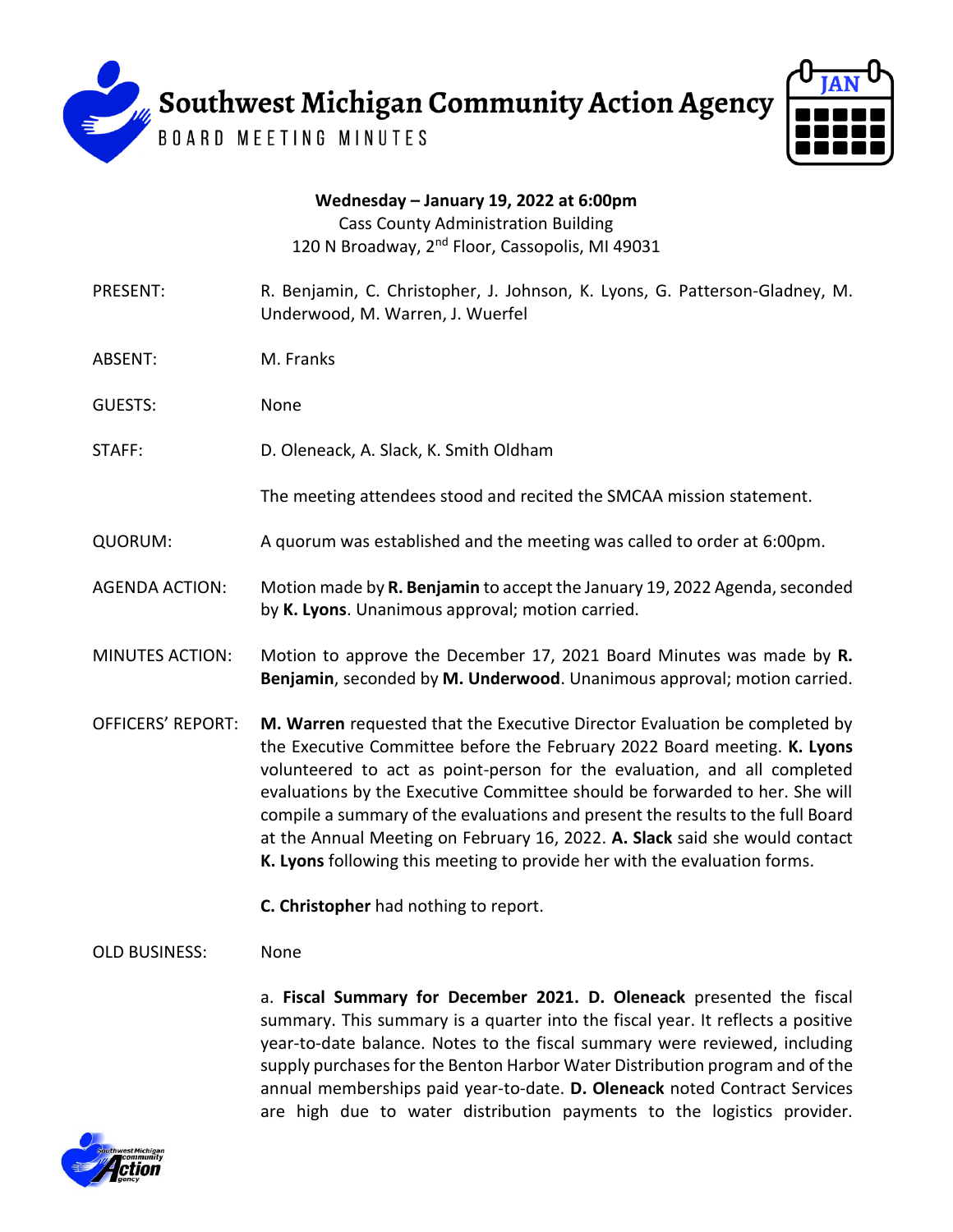Weatherization expenses will continue to be low until there is more activity with completing units. Client Services continues to be high primarily due to CERA in Berrien and Van Buren Counties.

A. ACTION: A motion to accept and place on file the Fiscal Summary was made by **K. Lyons** and was seconded by **M. Underwood**. Unanimous approval; motion carried.

> b. **Programmatic Report for November and December 2021. K. Smith Oldham**  presented the programmatic report.

> There were 679 households serviced with utility assistance, 10 households were provided deliverable fuel, and 134 households with rent or mortgage assistance. 3,499 households received food commodities from CSFP, 3,130 from TEFAP, 387 during the Holiday Food Share, and 256 households received assistance through SMCAA food pantries. Five families of 10 individuals stayed in the shelter for a total of 141 bed nights, and 4 families of 9 individuals boarded in a local hotel for a total of 222 bed nights.

> The FSS Program serviced 67 individuals even though there are only 28 slots. There were 3 individuals served through DHHS's Rapid Rehousing Consolidated and 9 through Supportive Housing. In November, 10,828 City of Benton Harbor individuals and 3,144 households received 31,089 cases of water from SMCAA and/or its distribution sites. In December, there were 3,721 individuals and 942 households received 9,547 cases, so numbers have been dramatically decreasing.

> Two houses were weatherized in December, and there were 22 project work orders created. There were no Whole Housing Rehab projects completed, but 9 households received repairs or replacements through CARES funding.

> A total of \$798,308.55 in funding was expended throughout November and December.

B. ACTION: A motion to accept and place on file the Programmatic Report was made by **R. Benjamin** and was seconded by **C. Christopher**. Unanimous approval; motion carried.

> c. **Director's Report for December 2021. K. Smith Oldham** presented the Director's Report. Some of the highlights over the past month included:

 **Holiday Food Giveaways:** On December 11, 2021, (350) food baskets were distributed through a collaborative effort with the Migrant Resource Council, Van Buren DHHS, and Van Buren ISD. Staff also handed out (70) turkeys and other food products in Lawrence and (30) in Niles. The annual Holiday Food Share Program in partnership with Whirlpool, KitchenAid Senior PGA, and the City of Benton Harbor was

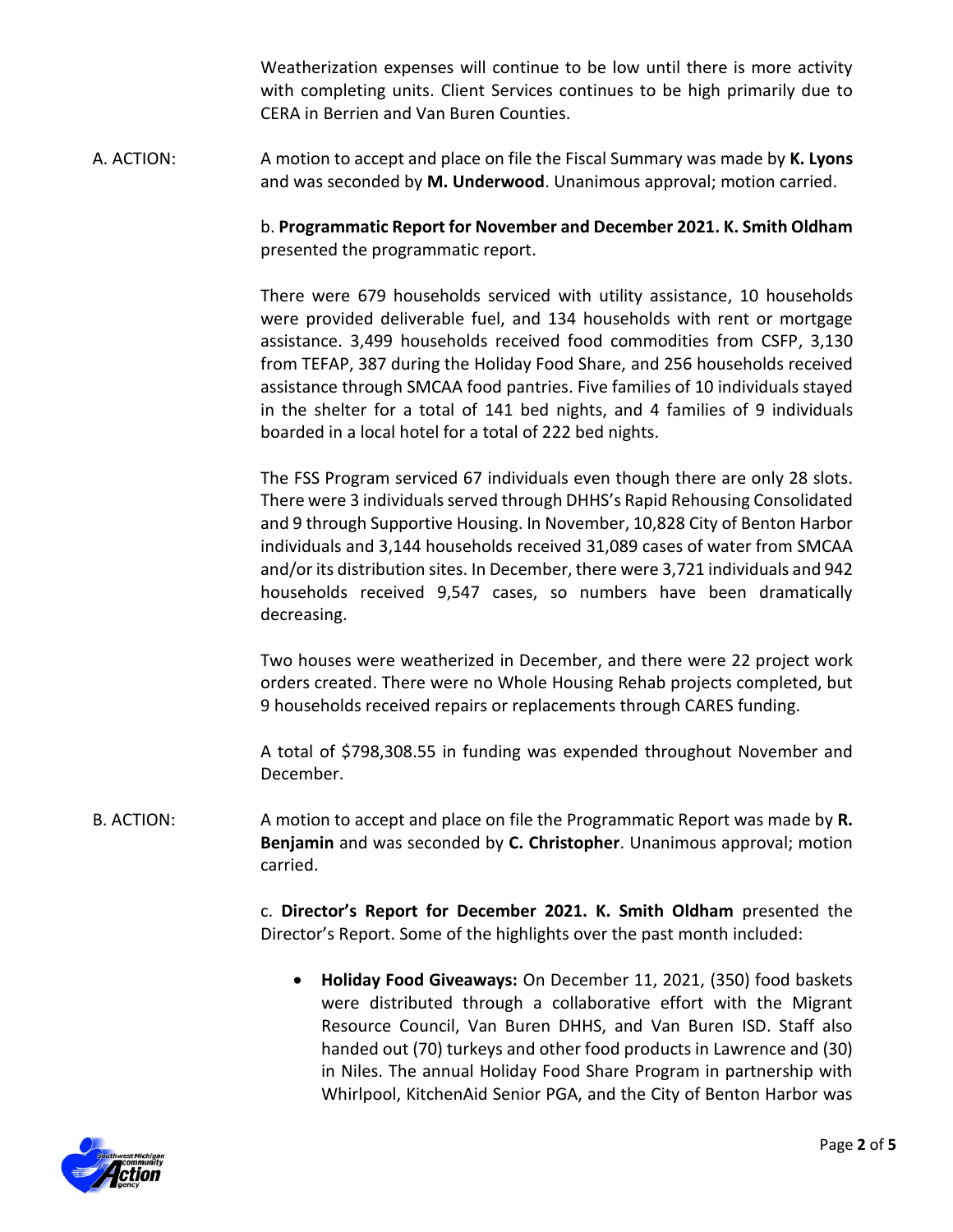on December 20, 2021, and about (300) turkeys, a food box, and a dairy box were distributed.

- **City of Benton Harbor:** SMCAA continues to hand out bottled water through self-service at the warehouse, as well as housing and loading water for home deliveries. The City of Benton Harbor has contracted SMCAA to facilitate CDBG-CARES funding for a food program. This program will be a one-time event where SMCAA will provide food products to City of Benton Harbor residents that are SNAP and TANF eligible. Participants will also receive a 5-gallon bucket of cleaning supplies, a personal hygiene kit, masks, dairy box, and meat product(s). The City stated there might be additional funding coming down for a couple more distributions as well.
- **COVID-19 Emergency Rental Assistance (CERA) in Van Buren County:**  The CERA-2 funding has arrived and it overlaps with CERA-1. CERA-2 is available from January to March 31, 2022 whereas CERA-1 runs until September 30, 2022. The new focus is CERA-2, and once those funds are expended, then we will move back to CERA-1. Most of CERA-2's guidelines are the same as CERA-1; the only differences is that CERA-2 does not allow credits paid towards rent and utilities if the client does not have rent arrearages.
- **Low Income Household Water Assistance Program (LIHWAP): K. Smith Oldham** sent out MOU agreements to over (30) municipalities across the tri-county area during the first week of December to begin the LIHWAP program. They are beginning to return. So far, returned agreements from the City of Benton Harbor, City of Dowagiac, Village of Cassopolis, Cassopolis Water System, Chikaming Township, and New Buffalo. We are only able to assist clients with water arrearages if their municipality has "opted into" the program and signed an agreement with SMCAA and BCAEO.
- **Weatherization:** Talk at both State and Federal levels are stating a lot of funding is coming down for WX, and the BCAEO has asked agencies to begin "gearing up." This is difficult to do when there is no idea of what allocations will be. Even more difficult, restrictions on Weatherization have not been lifted, mechanical contractors are hard to find, and materials are extremely expensive and increase project costs. At SMCAA, we have no more room to house additional employees needed to operate this type of program. **K. Smith Oldham** and **A. Slack** will begin looking at additional office space in the Vincent Place, and if there is not any availability, we will look elsewhere.

**K. Smith Oldham** also shared a letter from a Weatherization client thanking SMCAA for all of its assistance.

Additionally, **K. Smith Oldham** mentioned that the fiscal department is managing overwhelming amounts of work. **G. Chadwick** was diagnosed with breast cancer a few months ago, and the department brought **J. Ferrari** back part-time to assist with accounts payable and payroll. However, with the

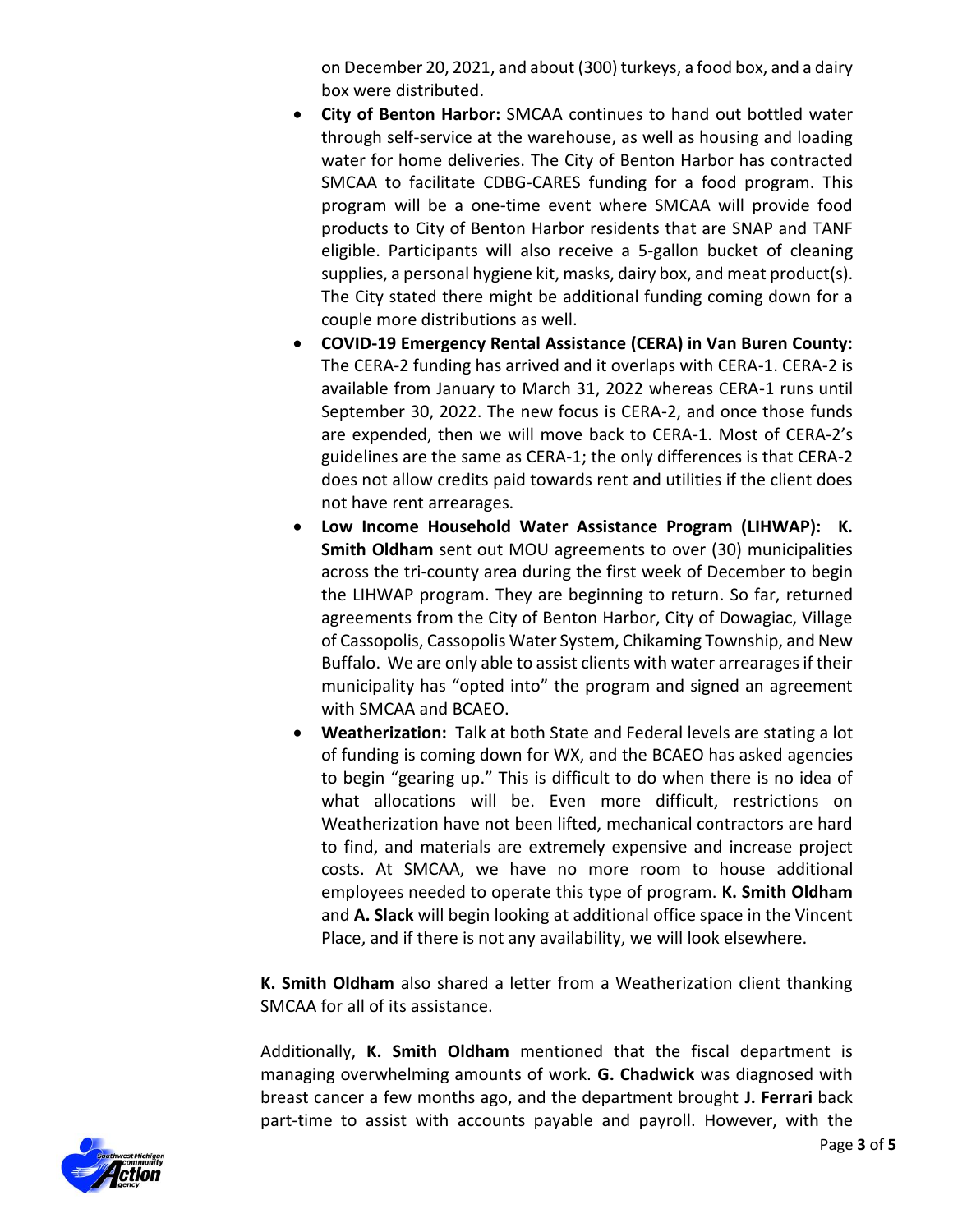funding coming down and being expended, the entire Agency is working at capacity. **D. Oleneack** is researching a local accounting staffing firm that assists with A/P and other financial responsibilities to help with the current fiscal burdens.

c. ACTION: A motion to accept and place on file the Director's Report was made by **K. Lyons** and was seconded **J. Wuerfel**. Unanimous approval; motion carried.

> d. **Approval of CERA2 Grant FY22. K. Smith Oldham** presented the CERA2 Grant as it is a requirement for the Board to be informed of this application and approve of it.

There were no concerns or questions regarding this grant.

D. ACTION: A motion to accept and place on file the CERA2 Grant was made by **R. Benjamin** and was seconded **K. Lyons**. Unanimous approval; motion carried.

> e. **2021 Community Impact Report. A. Slack** presented the 2021 Community Impact Report. This annual report is provided to the Board and SMCAA staff to share with other key community stakeholders and show the impact the Agency has made over the past year. **J. Johnson** complimented how well the information is the report is presented, and **R. Benjamin** agreed saying the provided data is meaningful while also being pleasing to read through. **A. Slack**  will provide the Board with digital versions of the report to share.

> f. **Board Acknowledgement of Conflict of Interest.** Per Organizational Standards, every Board member must execute a Conflict of Interest form every two (2) years. **K. Smith Oldham** asked each Board member present to acknowledge any and all conflicts of interest they may have while seated on the SMCAA Board of Directors, and to give the completed forms to **A. Slack** to be kept in each member's file at the Agency.

- PUBLIC COMMENT: **K. Lyons**shared with the Board that she has been diagnosed with breast cancer and will begin treatments soon. These treatments may impact her attendance over the next few months, as well as her ability to meet with SMCAA staff to sign checks in the future.
- OTHER: **A. Slack** reminded the Board that the February meeting is the Board's Annual Meeting. This means elections will occur for Executive Committee positions. The fiscal auditor will also be in attendance to present the 2021 Single Audit.
- ADJOURNMENT ACTION: Hearing no other business, a motion to adjourn was made by **R. Benjamin** and was seconded by **G. Patterson-Gladney.** The meeting was adjourned at 6:46pm.